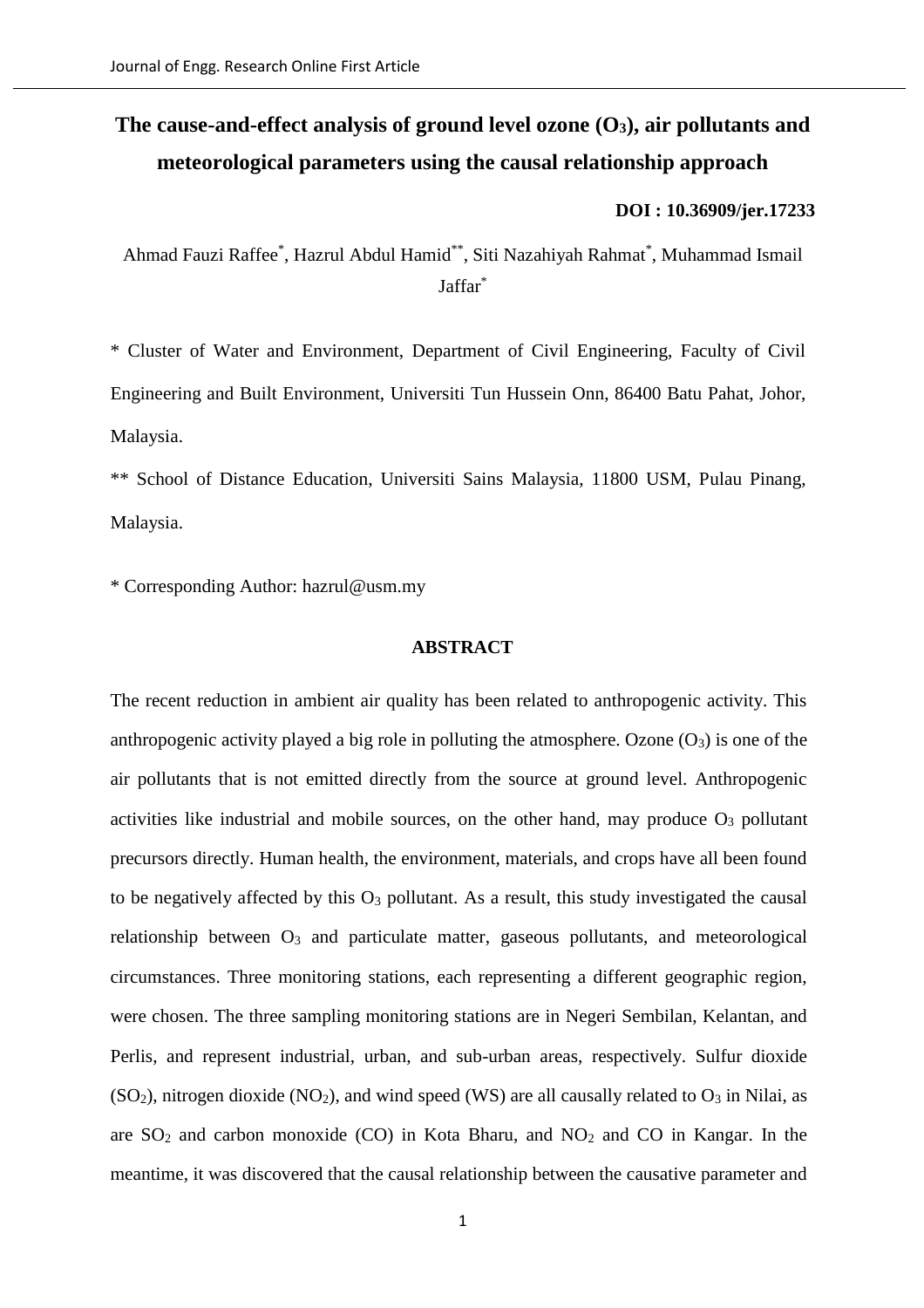$O_3$  is only one-way. The  $O_3$  considers this to be a secondary contaminant that may require this parameter in order to form in ambient air. However, none of the primary parameters have a directional relationship to the others, except for  $O_3$ . As a result, this discovery may be useful in future research to increase our understanding of air quality, particularly the  $O_3$ pollutant.

**Keywords:** Air pollutant; causality relationship; ground level ozone; O<sub>3;</sub> Malaysia

#### **INTRODUCTION**

The rapid economic development brought about by the acceleration of industrialisation and urbanisation has resulted in an increase in air pollution as a result of pollutant emissions (Ning et al., 2018). According to the World Health Organization (2016), high-income countries are the most affected by increasing industry and urbanisation when compared to middle- and low-income countries. Unfortunately, compared to America, Europe, Africa, and the Caribbean, the magnitude of urbanisation in Asia was unparalleled (Roth et al., 2011). China has been identified as the country with the fastest-growing urbanisation in terms of population (Chen et al., 2016).

A recent study in China discovered that, over the course of a decade, ambient air quality across the country has deteriorated due to an increase in industrial activities (He et al., 2019; Zhu et al., 2019). The vastly increasing numbers of industrial factories to provide and accommodate human demands, not just in China, but globally. As a result, pollutant emissions from industrial activities were found to be linked to air pollution levels (Sun et al., 2020; Al-Joboori et al., 2020). In the ambient air, there are three major sources of air pollutants: stationary sources, mobile sources, and natural sources (Raffee et al., 2018). Stationary sources include industrial activities and power plants. Meanwhile, a mobile source is defined as emissions from a vehicle, aircraft, ships, or any method of transportation that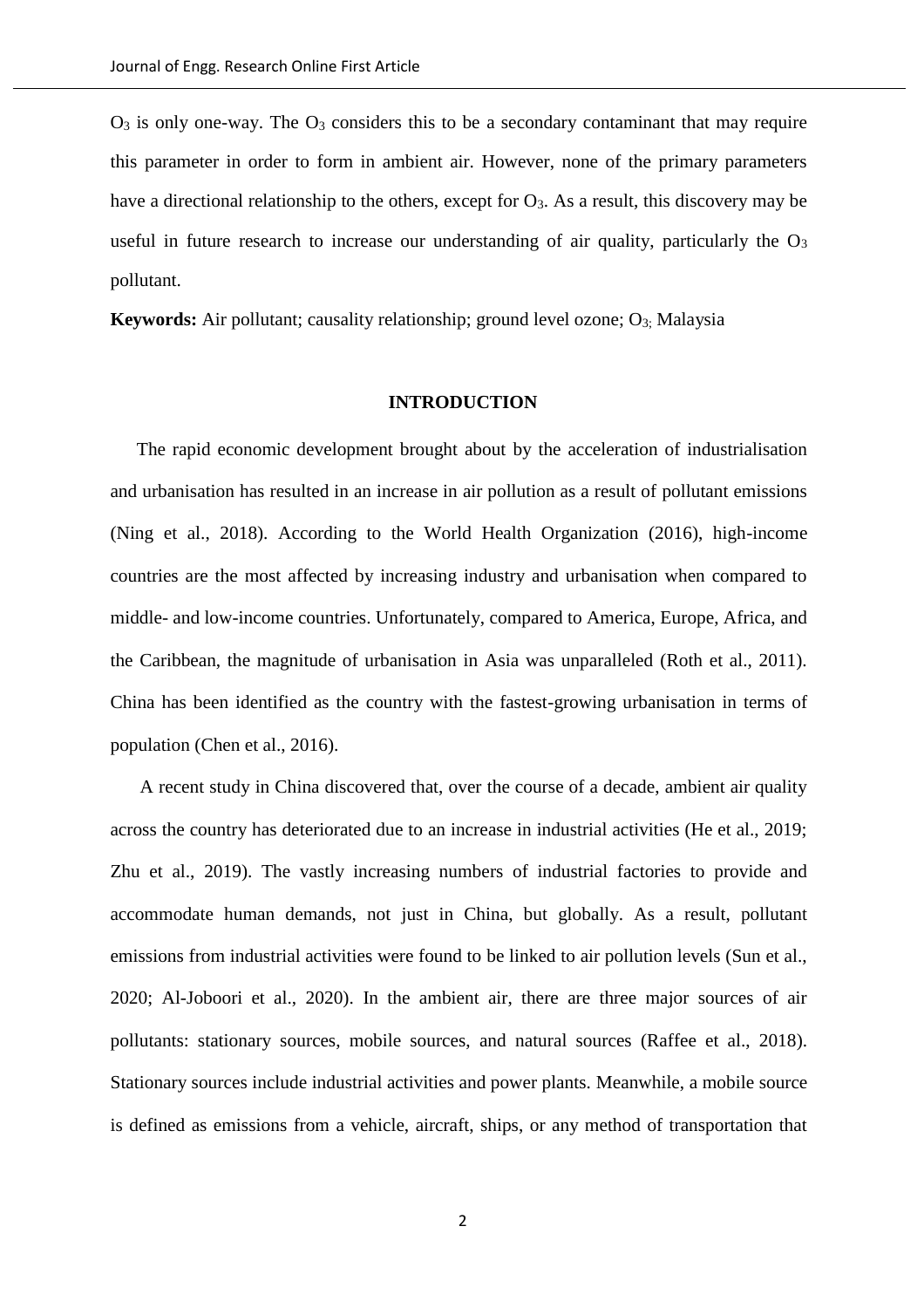uses combustion fuel, whilst a natural source is defined as forest fires and volcanoes, which are the most common causes of haze.

Air pollution is closely related to decreases in ambient air quality. The word "air pollution" refers to the presence of air pollutants in the ambient air at levels that impose to health hazard (Hassoun et al., 2019). The pollutant can be a gas, a liquid, or a particle that disperses in the environment. The air pollution study has been inspired for a decade by the dangers of air pollution to human health. Whereas the findings show that well-known air pollution has a negative impact on human health and welfare (Kampa & Castanas, 2008).

In China, recent air pollution research has shifted its focus to ground-level ozone  $(O_3)$ , which has surpassed particulate matter as the most prevalent air pollutant as a result of anthropogenic activities such as industrial and urbanisation processes (Lu et al., 2019). In addition, the  $O_3$  pollutant is of particular concern because it poses a greater risk to human health than other air pollutants. Based on its features, this  $O_3$  was classed as a secondary pollutant rather than a primary pollutant.

The main feature of  $O_3$  pollutant forms when its precursors, namely volatile organic compounds (VOC) and nitrogen oxides  $(NO<sub>X</sub>)$ , react in the presence of solar radiation (sunlight). This oxidation process was led to form a dangerous gaseous of  $O_3$ . Thus, people living in areas that repeatedly recorded exceeding permissible  $O<sub>3</sub>$  limit were more exposed a greater risk health effect. Whereas, according to Pierre et al. (2017), the O<sup>3</sup> pollutant in Europe recently considered as one of the most dangerous air pollutants and it can be worse in the future. This is due to  $O_3$  pollutant was not only affect to human health, despite the environment and materials.

Jerrett et al. (2009) reported on the relationship between  $O_3$  concentration and the longterm health effects of  $O_3$  exposure in humans. The discovery was widely used in most studies on O<sup>3</sup> and human health. In 2014, the total number of premature deaths recorded in China was 89,391 due to the respiratory condition Chronic Obstructive Pulmonary Disease (OCPD)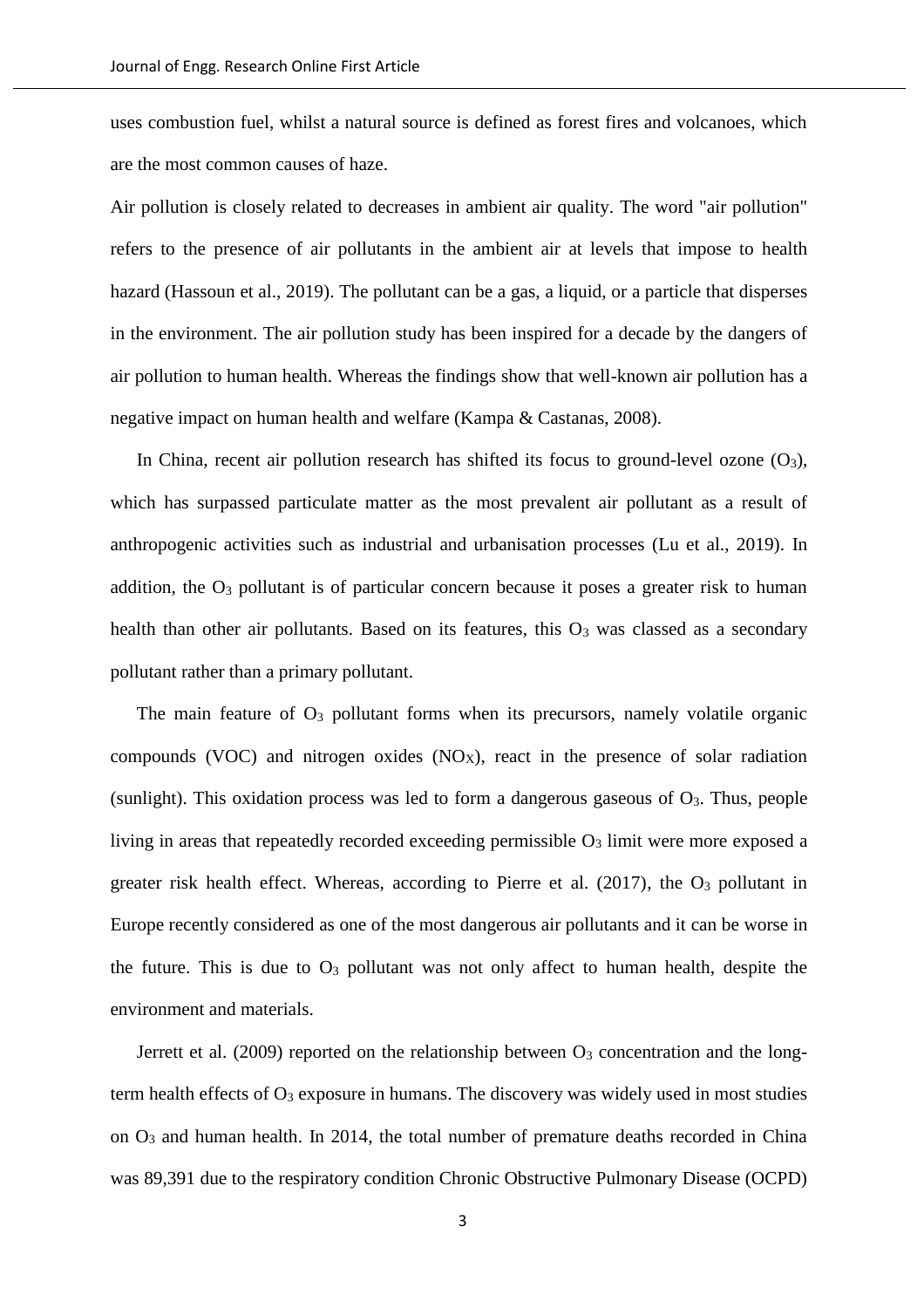caused by  $O_3$  exposure (Lin et al., 2018). Studies on  $O_3$  pollutant have been increasingly relevant in recent years as a result of concerns about the harmful effect toward human health. Because O<sub>3</sub> does not exist alone in ambient air, numerous air quality studies have focused on the relationship between this pollutant and other factors such as  $PM_{10}$ , sulphur dioxide (SO<sub>2</sub>), nitrogen dioxide (NO2), carbon monoxide (CO), wind speed (WS), relative humidity (RH), and temperature (T) (Zhang et al., 2017; Raffee et al., 2018; Awang et al., 2018).

The most frequent method for examining correlations between O<sub>3</sub> pollutants and other variables is correlation analysis. Few works of literature had been published regarding the study, such as the finding of a strong positive association in three separate locations in an urban region, indicating that temperature influences  $O<sub>3</sub>$  pollutant concentrations (Awang et al., 2018). Hu et al. (2019) discovered that the  $O_3$  pollutant was substantially positively associated to particulate matter and CO in a sub-urban area.

Furthermore, the correlation analysis revealed strong relationships between air pollutants such as  $O_3$ ,  $PM_{10}$ ,  $CO$ , and  $NO_2$  and meteorological parameters (such as wind speed, temperature, and relative humidity) in an urban setting (Rahman et al., 2015). According to the research,  $O_3$  may have correlations with other parameters, although at a different level of association. These findings demonstrate the need of looking into the relationships between other parameters and  $O_3$  dispersion in air quality studies.

The correlation analysis methodology was commonly used in air quality applications to describe the relationship of  $O_3$  pollutant to other factors such as  $NO_2$ ,  $CO$ ,  $NO_X$ , and meteorological data. As a result, it looked at the correlations between each factor and the level of  $O_3$  concentration. Moreover, this statistical technique, on the other hand, merely reveals the level of correlations between dependent parameters and the parameters that were considered. Furthermore, a correlation analysis of two variables is insufficient to determine the links between more than two variables. On the other hand, there may be an existence that is unable to account for the third and subsequent factors (Granger, 1969).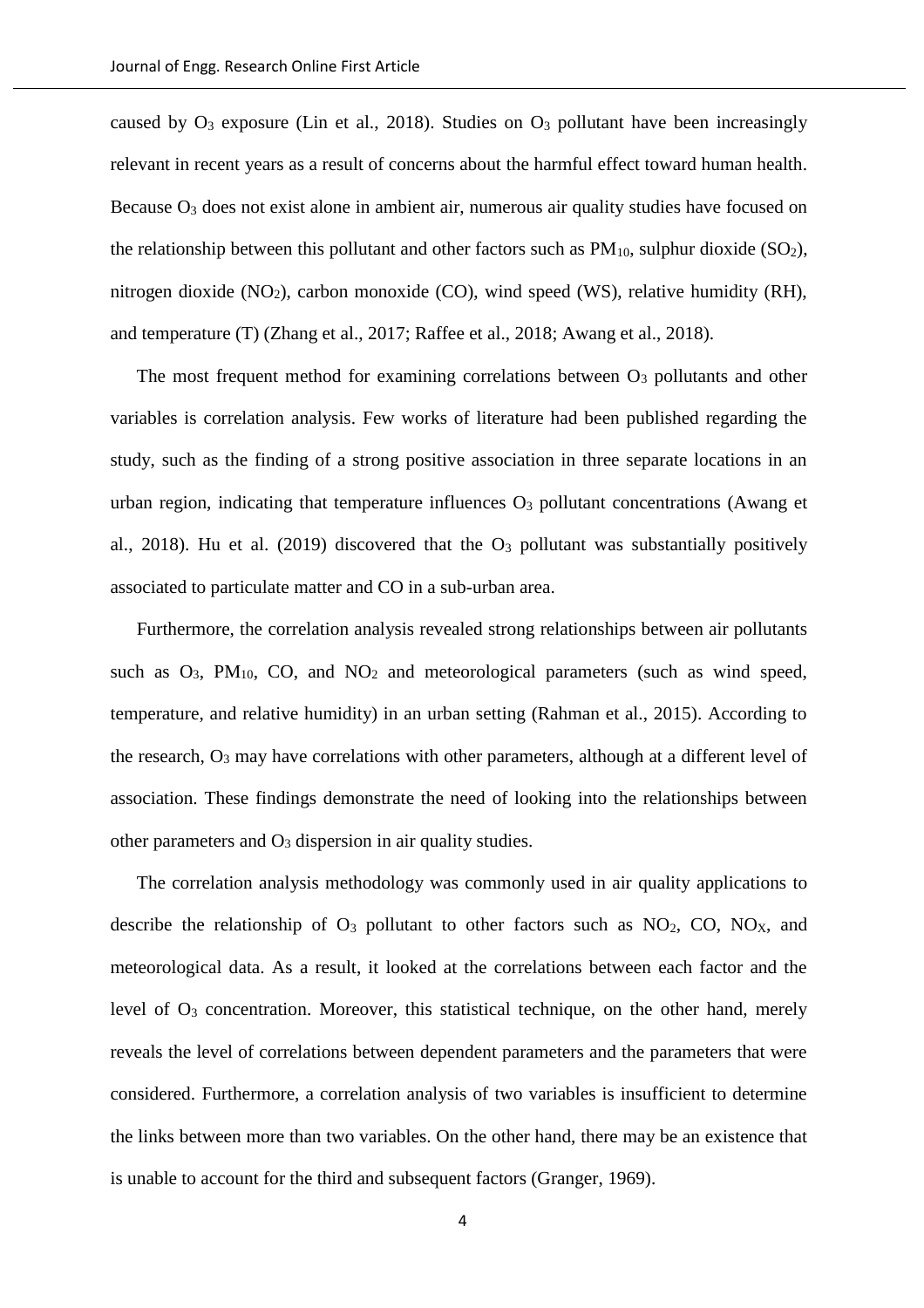Thus, causal relationship analysis is a statistical technique that can help to solve such a problem. This method implies a dependency relationship between the cause and effect of each parameter considered. Simultaneously, the statistical correlation technique revealed only the relationship between the parameters. By comparing the statistical techniques of correlation and causal relationship, the causal relationship examines the directional cause and effect of each parameter and provides the significant value of directional to each other. Rather than simply reporting the relationship between parameters, the causal relationships statistical technique and the directional of each parameter can be explained in terms of the level cause and effect to dependent parameter. Due to this issue, the current study used the causal relationship to investigate the significant directional as well as the cause and effect of O<sup>3</sup> concentration with particulate matter pollutant, gaseous pollutant, and meteorological parameters at three different locations in Malaysia, including an industrial, urban, and suburban area. The findings and results may be useful for other researchers and the government in providing early mitigation for future studies due to the possibility of increasing anthropogenic activities that may be the cause of increasing  $O_3$  pollutants' levels.

#### **AIR QUALITY DATA**

Secondary data on air quality was obtained from Malaysia's Department of Environment (DoE). This data was continuously recorded and controlled from the automated air quality control remote station while going through the process for established standards required by the Malaysian Department of Environment. From January 2006 to December 2017, hourly averages of ground level ozone  $(O_3)$ , meteorological parameters (wind speed, temperature, and relative humidity), particulate matter  $(PM_{10})$ , and other gaseous pollutants  $(CO, NO<sub>2</sub>)$ , SO2) were obtained and converted to monthly average data.

Numerous studies have attempted to explain fluctuations in  $O_3$  concentrations as a result of gaseous pollutants and volatile organic compound (VOC) precursors, therefore the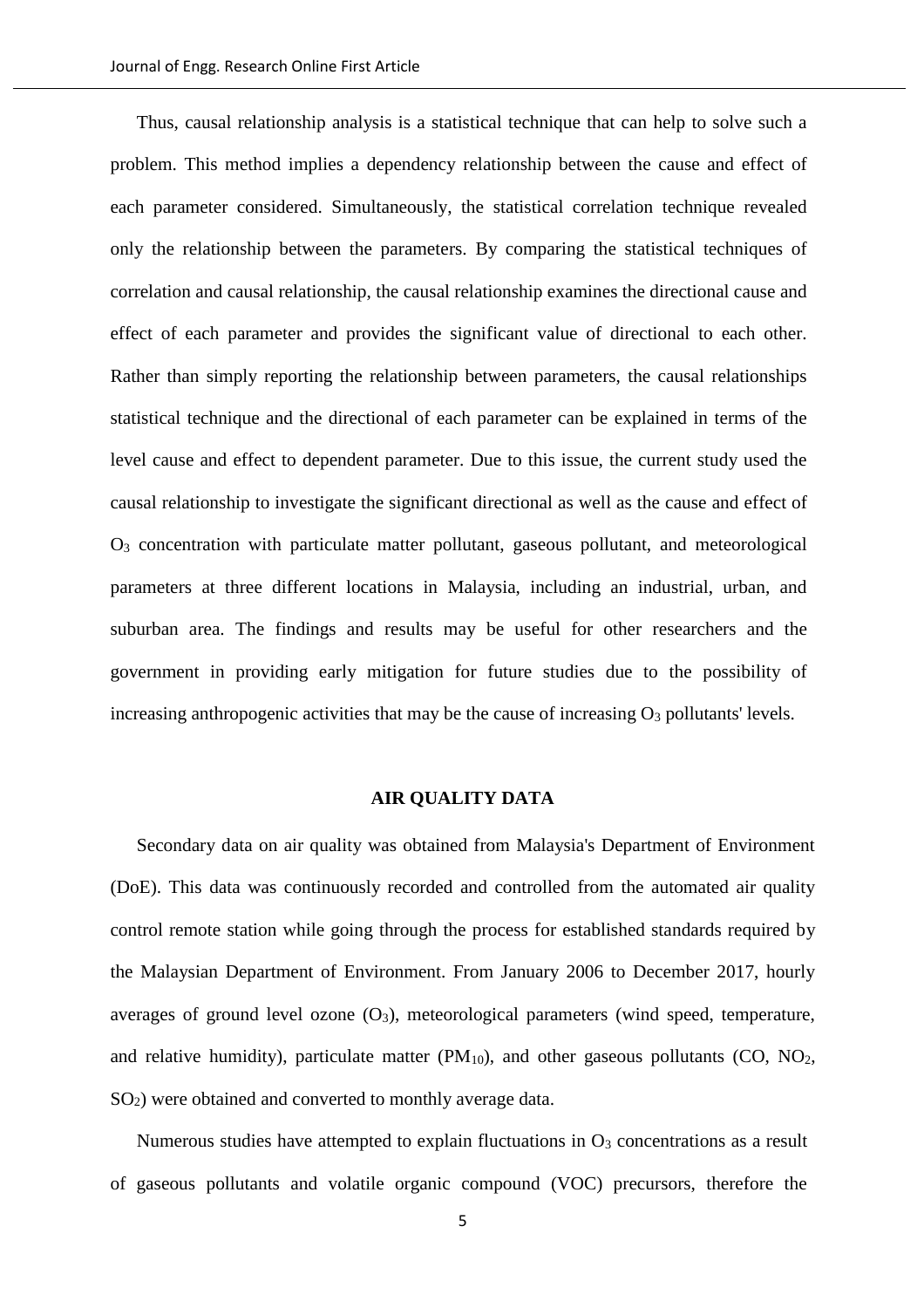historical data obtained from the Department of Environment was useful (Ismail et al., 2016; De Souza et al., 2017; Apondo et al., 2018). CO,  $SO_2$ , and  $NO_2$  were created as major gaseous pollutants in the atmosphere before being chemically oxidised to  $O<sub>3</sub>$  in the presence of solar light.  $O_3$  and its precursors were transported and accumulated by the wind (Teinilä et al., 2019). The high wind speed may reduce the  $O_3$  concentration, allowing the pollutant to travel to new locations.

### **LOCATION OF STUDY AREA**

Three Malaysian air monitoring stations were chosen for this study. There are various types of locations and regions in Peninsular Malaysia. The first air quality monitoring station located in Nilai (N02º 15.924', E102º 10.554') state of Negeri Sembilan. The Malaysian Department of Environment classified this air quality monitoring station as industrial. Nilai air quality monitoring stations are strategically located in rapidly expanding industrial areas, resulting in significant air pollution (Ahmat et al., 2015). The second air quality monitoring station classified as urban type located in Kota Bharu (N06º 09.520' E102º 15.059') in state of Kelantan. The Kota Bharu air quality monitoring station is in northeastern part of peninsular Malaysia, close to Thailand border. Kota Bharu's main activities are trading and tourism (Masseran et al., 2016). The last air quality monitoring station selected in this study is Kangar (N06° 19.545' E99° 51.311'). Kangar is the capital of Perlis and located at southern part of Peninsular Malaysia. There are sub-urban area with numerous human activities and undergoing rapid urban development (Abdullah et al., 2017). The selected air quality monitoring stations in this current study has been notable the station as S1, S2 and S3 for Nilai, Kota Bharu and Kangar respectively. The geographical map details for all three monitoring stations showed in Figure 1.

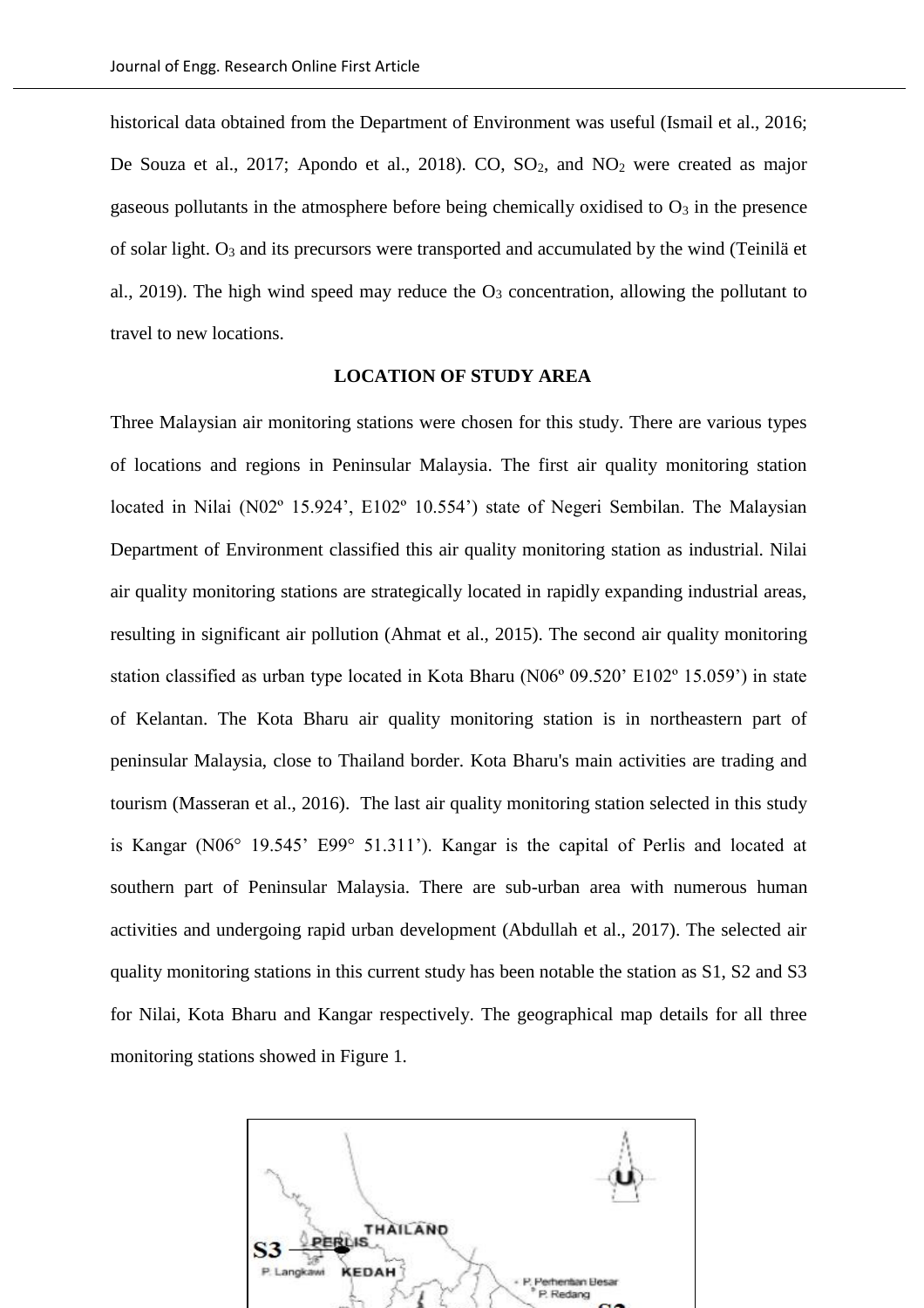Figure 1. Geographical map for all three selected sampling stations

## **METHOD OF ANALYSIS**

The causal relationship statistical technique maximises the relationship between cause and effect between dependent and independent parameters taken into consideration in this study. This could provide an important result of the cause and effect of each independent parameter on the dependent parameter, which is reported in terms of significance and direction. The record data was required to check the stationary of each of the data in order to comply with the causal analysis. The monthly records data worth of 144-months were utilized. Data of O3, PM10, gaseous pollutants and meteorological parameters was subjected to the stationary test and there are numerous statistical tests that can be used to determine whether variables in a multivariate time series are stationary.

The most commonly used time series purposed test is the Augmented Dicky-Fuller (ADF) test (Abdel-aziz & Frey, 2003). The ADF test is represented by the following equation:

$$
ADF = \alpha_0 + p_1 y_{t-1} + \sum_{j=2}^{p-1} \beta_j \nabla y_{t-j} + e_t
$$
 (1)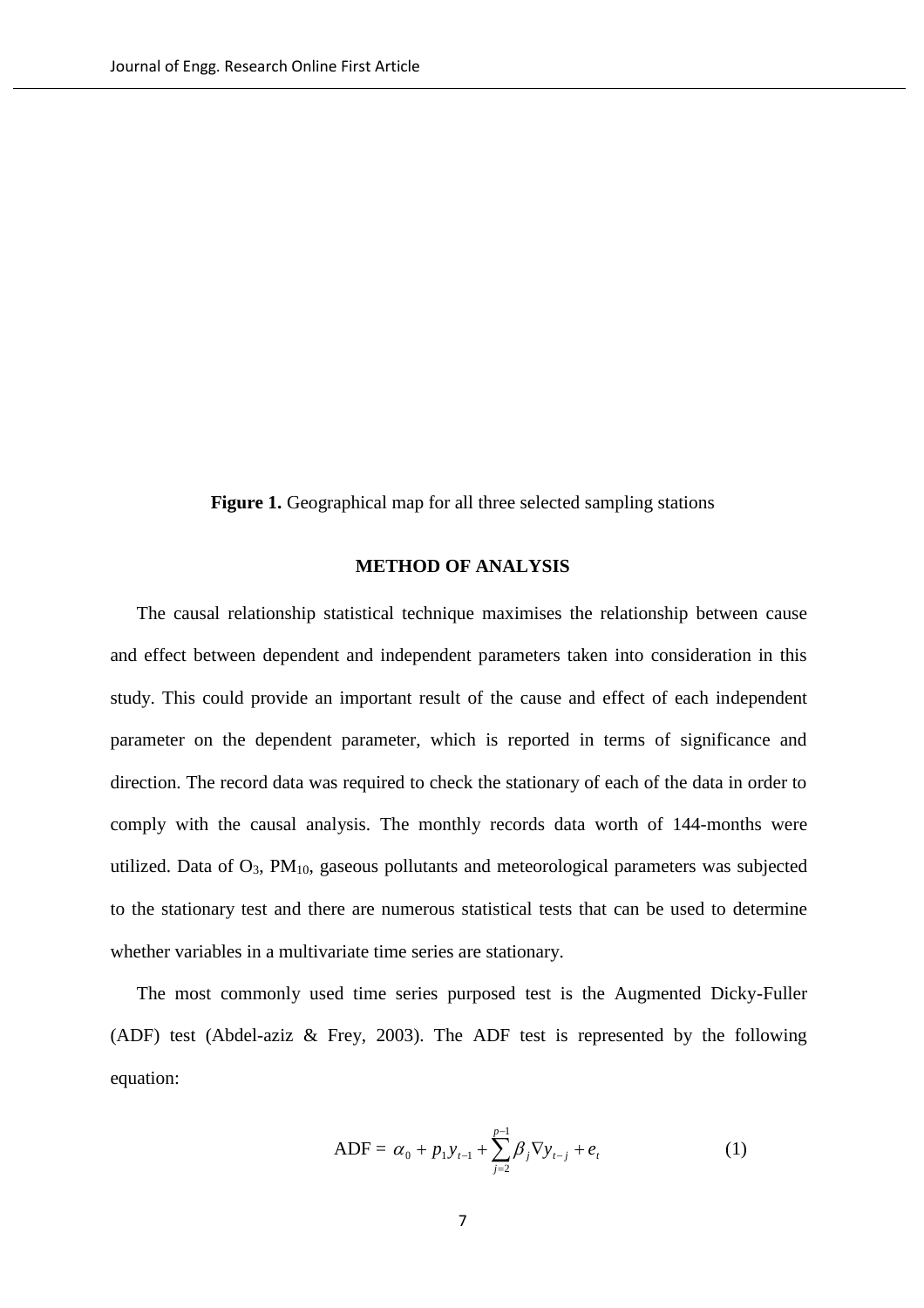where,

## $\alpha_0$ : Drift Component

: Independent and homogeneous error term *t e*

In order to determine the stationary of the series, Sansuddin et al. (2011) stated that the hypothesis as follows:

- $H<sub>o</sub>$  : the time series data is non-stationary
- $H_1$  : the time series data is stationary

where, the H<sub>o</sub> can be rejected by if the significance value  $(p)$  is smaller or equal to 0.05.

The causality statistical test can then be performed after the stationary test has been applied to all data. The following equation is used to estimate the causality statistical test (Rahmah & Kashem, 2017).

$$
y_t = g_0 + a_1 y_{t-1} + \dots + a_p y_{t-1} + b_1 x_{t-1} + \dots + b_p x_{t-p} + u_t
$$
 (2)

$$
x_{t} = H_{o} + c_{1}x_{t-1} + \dots + c_{p}x_{t-p} + d_{1}y_{t-1} + \dots + d_{p}y_{t-p} + v_{t}
$$
(3)

Then, testing  $H_0$ :  $b_1 = b_2 = \ldots = b_p = 0$ , against  $H_A$ : *x* Granger causes *y*. Similarly, testing  $H_0$ :  $d_1 = d_2 = \ldots = d_p = 0$ , against  $H_A$ :  $\mathcal{Y}_t$  Granger causes  $\mathcal{X}_t$ . The  $H_0: b_1$  represent the dependent series while the  $H_0: d_1$  represent the independent series. While *a* is the coefficient values of the series. In each case, a rejection of the null implies there is Granger causality. In other way, the Granger causality can be determine using the statistical F-statistics and the hypothesis for Granger causality test as follows (Jordaan & Eita, 2009):

- H<sub>o</sub> : the series is not granger-cause
- $H<sub>1</sub>$  : the series is granger-cause

If the significance F-statistics value is equal to or less than 0.05, the null hypothesis is rejected, indicating that the dependent series was granger caused by the independent series.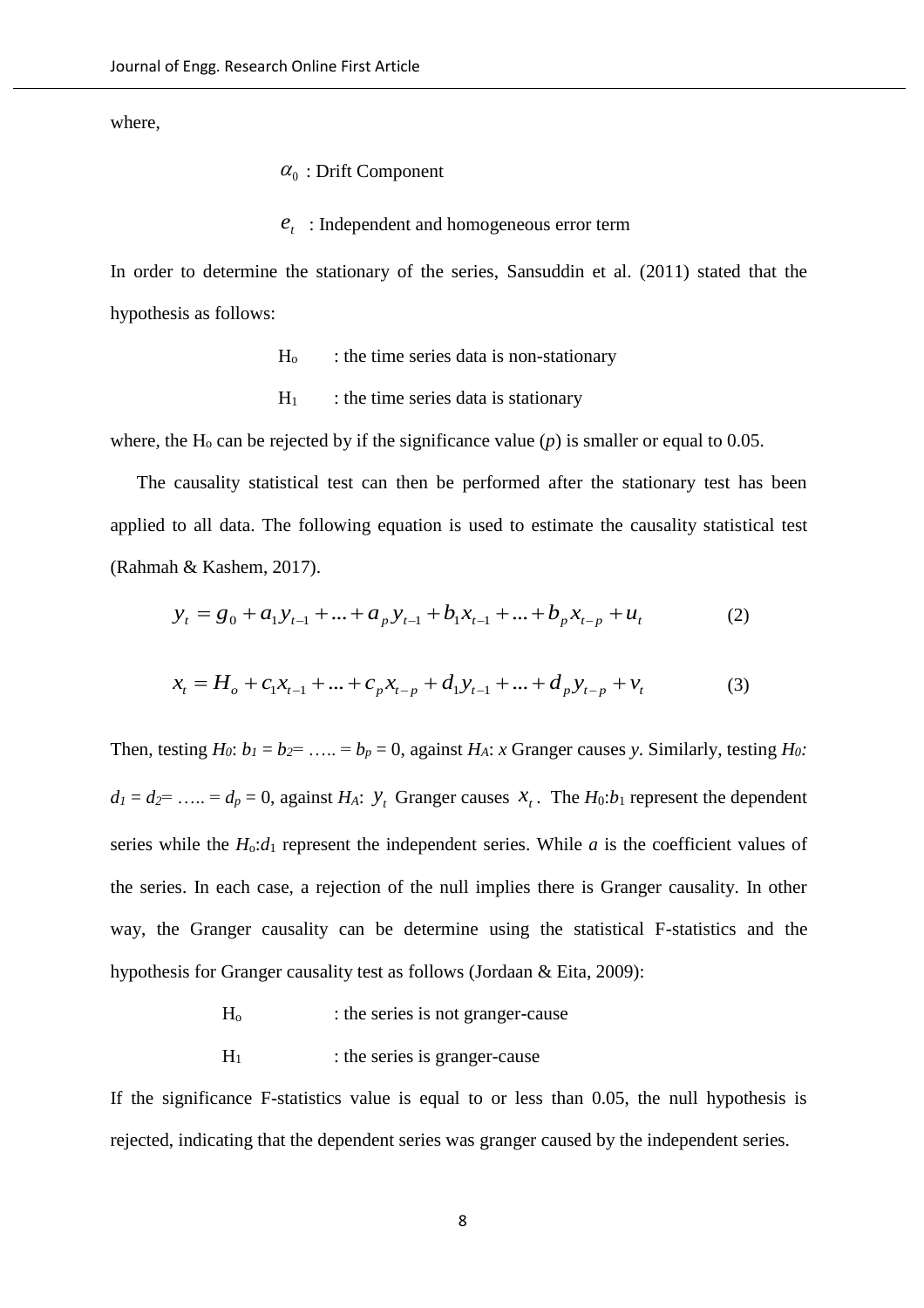The results of a causal statistical test, on the other hand, can be represented graphically. This will necessitate a thorough examination of the causes and effects of each parameter in the study. The graphical representation of a causal statistical test between parameters can be unidirectional or bidirectional. Because the significant test for 0.05 was used in this study, the unidirectional indicate that the independent parameter was not a cause and effect to the dependent parameter or vice versa.

Furthermore, if the parameter did not have a Granger cause to  $O_3$  at a significant level of 0.05, it may be significant at a level greater than 0.05. Meanwhile, the bidirectional significant the dependent and independent parameter had a relationship that caused and effect to each other at 0.05 significant test. As a result, the directional was affected by the significant value. Figure 2 depicts the details of unidirectional and bidirectional interactions. According to the diagram, the dot direction lines indicate that the parameter B had a causeand-effect relationship with the direction of the line to the parameter A. At the same time, the straight direction line indicates that the parameter A did not have a cause-and-effect relationship with the direction of the line to the parameter B.

| Causality direction                                                                                                   | Indication                                                        |
|-----------------------------------------------------------------------------------------------------------------------|-------------------------------------------------------------------|
| B<br>A                                                                                                                | Unidirectional result<br>for significant level<br>less 0.05       |
| B<br>A                                                                                                                | <b>Bidirectional result</b><br>for significant level<br>less 0.05 |
| Note: $\_\_\_\_$ Causality occurred at significant level $> 0.05$<br>Causality occurred at significant level $< 0.05$ |                                                                   |

**Figure 2.** The direction of illustration of causal relationship statistical test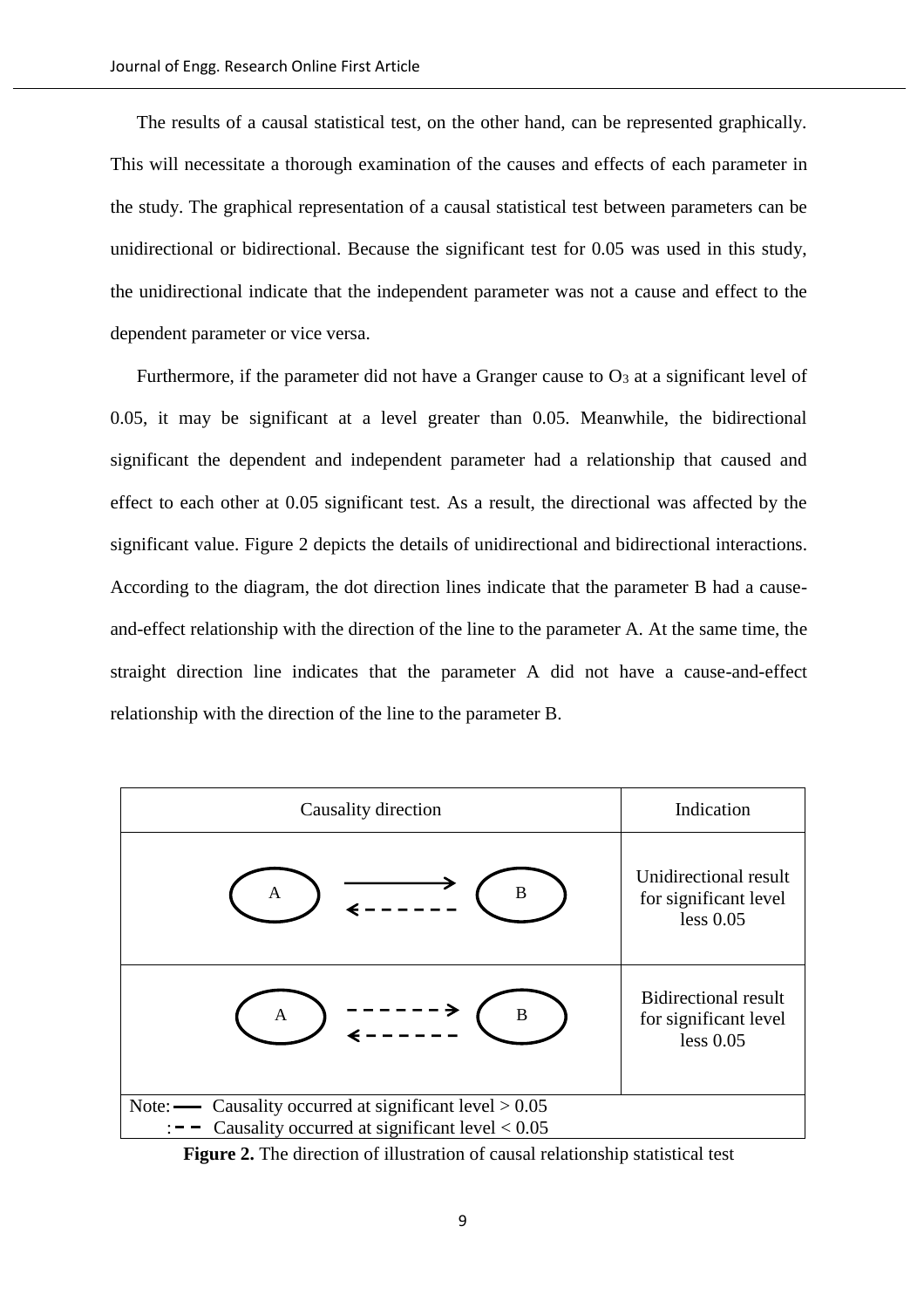#### **RESULTS AND DISCUSSION**

The descriptive statistics of  $O_3$  concentration data from January 2006 to December 2017 were presented in Table 1. The standard deviation for all three sampling monitoring stations was recorded in ranges ranging from 0.0155 ppm to 0.0192 ppm, indicating that the concentration variability of O<sup>3</sup> concentration was recorded almost identically. Meanwhile, the mean values in all three sampling monitoring stations are greater than the median, and the data is skewed to the right, indicating that moderate  $O_3$  concentrations were recorded.

The maximum O<sub>3</sub> concentration recorded at Nilai, Kota Bharu, and Kangar monitoring stations is  $0.1140$  ppm,  $0.0830$  ppm, and  $0.0810$  ppm, respectively. Thus, the data of  $O<sub>3</sub>$ concentrations at industrial sampling stations were found to be higher than the Malaysia Ambient Air Quality Guideline (MAAQG) when compared to urban and sub-urban sampling stations. The high recorded concentrations of  $O<sub>3</sub>$  in industrial sampling stations are not surprising due to industrial emissions of  $NO<sub>X</sub>$  and volatile organic compound (VOC) as precursors of  $O_3$ , which are primarily emitted from industrial processing and heavy transportation activities (Hidy et al., 2015). Furthermore, the disparities in concentrations observed across all three sampling monitoring stations could be attributed to differences in local emission from anthropogenic activities of mobile and stationary sources in atmospheric compositions (Banan et al., 2013).

| <b>Station</b>  | <b>Standard</b><br><b>Deviation</b> | <b>Mean</b> | <b>Median</b> | <b>Skewness</b> | <b>Maximum</b> |
|-----------------|-------------------------------------|-------------|---------------|-----------------|----------------|
| Nilai $(S1)$    | 0.0155                              | 0.0157      | 0.0100        | 1.6070          | 0.1140         |
| Kota Bharu (S2) | 0.0145                              | 0.0170      | 0.0100        | 0.8010          | 0.0830         |
| Kangar (S3)     | 0.0127                              | 0.0210      | 0.0190        | 0.6620          | 0.0810         |

**Table 1.** The descriptive statistics results of  $O_3$  for all three sampling monitoring stations

The hourly average data was used to analyse the  $O<sub>3</sub>$  concentration behaviour pattern in depth. The diurnal dispersion of  $O_3$  concentration was depicted in Figure 3 for all three sampling monitoring stations. The  $O_3$  concentration in Kota Bharu and Kangar sampling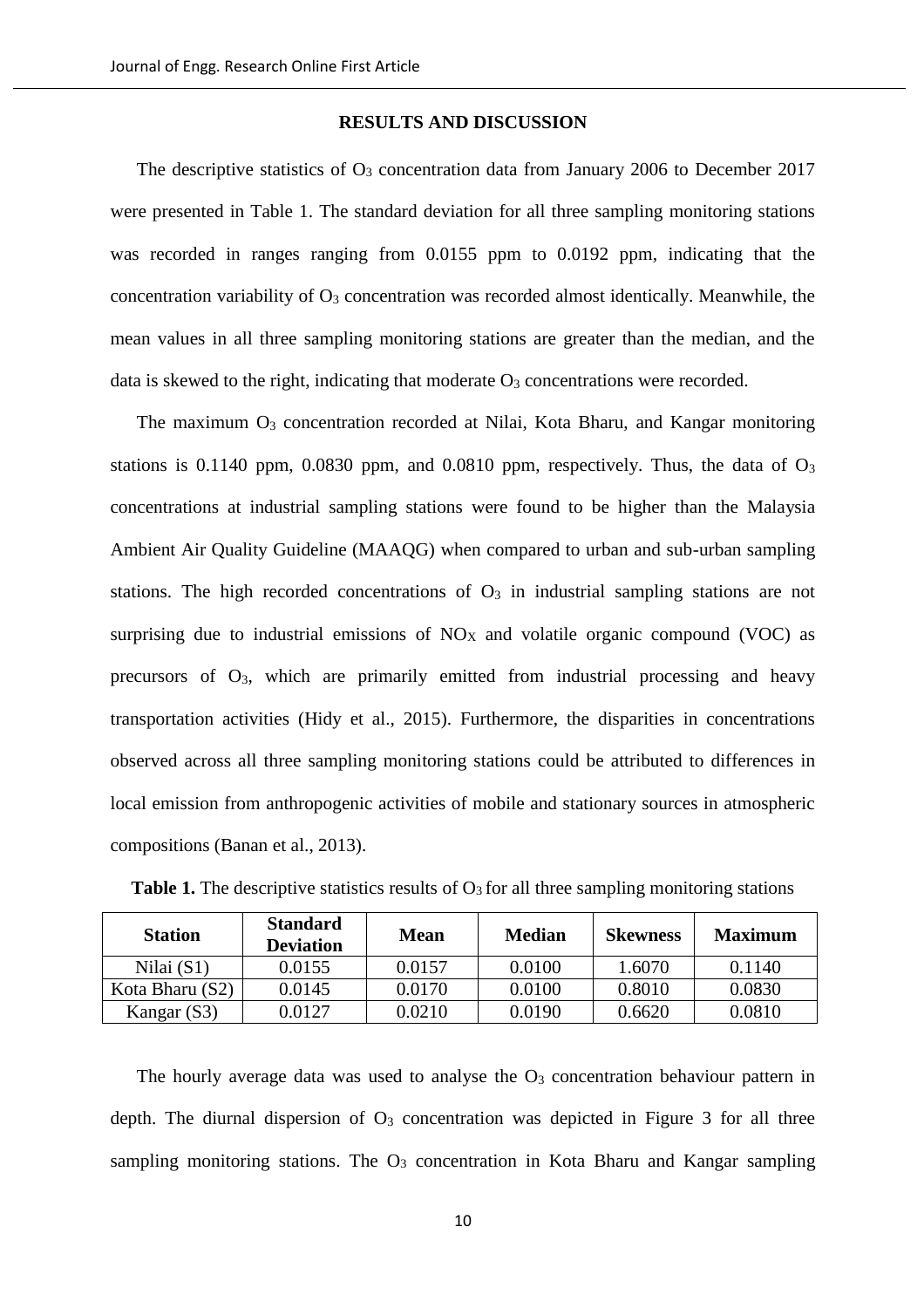monitoring stations began to rise at 9.00 a.m., peaked at 2.00 p.m., and began to fall at 4.00 p.m. Meanwhile, the Nilai sampling monitoring station recorded a peak one hour later than the Kota Bharu and Kangar sampling monitoring stations, which recorded at 3.00 pm and slightly decreased time to time started at 4.00 pm.

According to the diurnal graph results, the industrial area has a higher recorded  $\mathbf{O}_3$ concentration than the urban and suburban areas. The concentration of precursor at the industrial sampling station was thought to be the primary cause of the disparities in sampling monitoring station results. Because of the intensity of solar radiation (sunlight) in Malaysia, the peak of  $O_3$  concentrations occurred during the day between 1.00 pm and 3.00 pm (Abdullah et al., 2019; Awang et al., 2018). The findings were also confirmed by Geng et al. (2008), who determined that the high intensity of solar radiation was the primary contributor to the high recorded  $O_3$  concentration values.

As a result of the different diurnal dispersion of  $O_3$  observed at all three sampling stations, a further analysis using the causal relationship statistical technique was performed to determine the parameter that might influence the level of  $O_3$  concentration. Typically, causal relationship analysis is based on the stationary of the data from the records. Mills (2015) defines stationary data as the mean and variance of a data set that does not change over time.

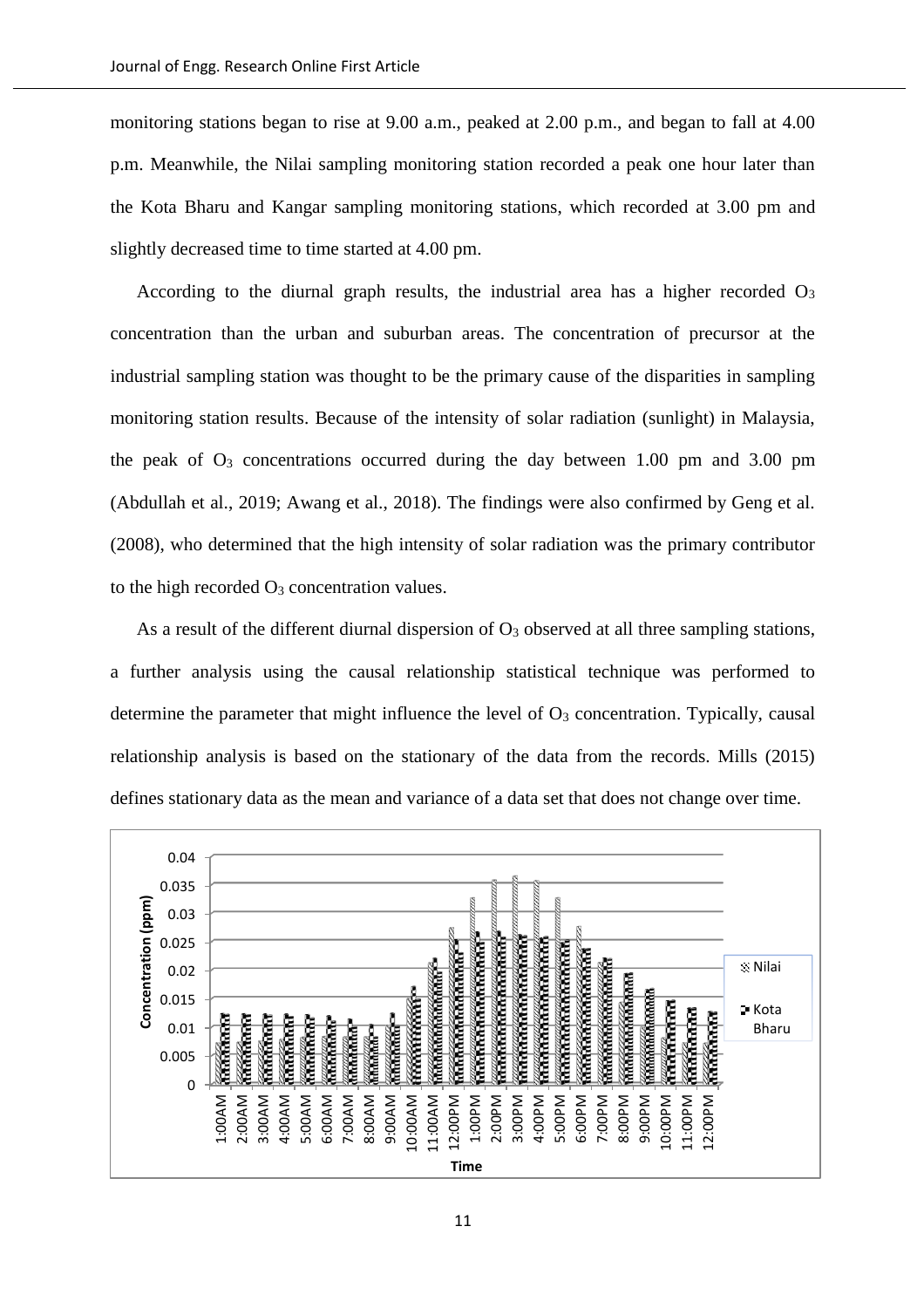**Figure 3.** Diurnal dispersion of O<sub>3</sub> concentration at all three sampling monitoring stations

Physical observations using the series plot graph may not always be able to provide clear information about the stationary of each set of record data. To be more specific, the statistical Augmented Dicky-Fuller (ADF) test was run on all data sets in all sampling monitoring stations to examine the stationery. The ADF test was adequate for using and checking the stationary of the current data; either it is stronger to reject the hypothesis at a given level of confidence (Omar et al., 2013).

Table 2 shows the t-statistic and p-value result of ADF test for non-stationary results for record data of air pollutants and meteorological data sets. According to the ADF test, all parameters at the Nilai sampling monitoring station had non-stationary data records. Furthermore, Kota Bharu and Kangar's remaining sampling monitoring stations had six and five stationary parameters, respectively. Temperature and relative humidity are the nonstationary parameters in Kota Bharu, according to this. Meanwhile, at Kangar, the parameters of ground-level ozone, nitrogen dioxide, and relative humidity were recorded as nonstationary data. As a result of the non-stationary obtained for several parameters, differencing is required to convert the data to a stationary data set in order to comply with the rules in causality methodologies, which require that the data be stationary.

The results of the causality relationship are shown in Table 3. According to the findings, three parameters, specifically  $SO_2$ ,  $NO_2$ , and WS, show a causative relationship with  $O_3$ concentration in Nilai at a significant level less than 0.05, with p-values of 0.0132, 0.0086, and 0.0475, respectively. Meanwhile, both sampling stations in Kota Bharu and Kangar measured two causative parameters to  $O_3$ , namely  $SO_2$  and  $CO$  in Kota Bharu and  $NO_2$  and CO in Kangar, at a significant level of 0.05.

**Table 2.** The results of ADF statistic and *p*-value for non-stationary data set for all three sampling monitoring stations

|  | -<br>$- -$<br>10N<br>تا پ | eter<br>--- | ----<br>TUS | 11122<br>aiu |
|--|---------------------------|-------------|-------------|--------------|
|--|---------------------------|-------------|-------------|--------------|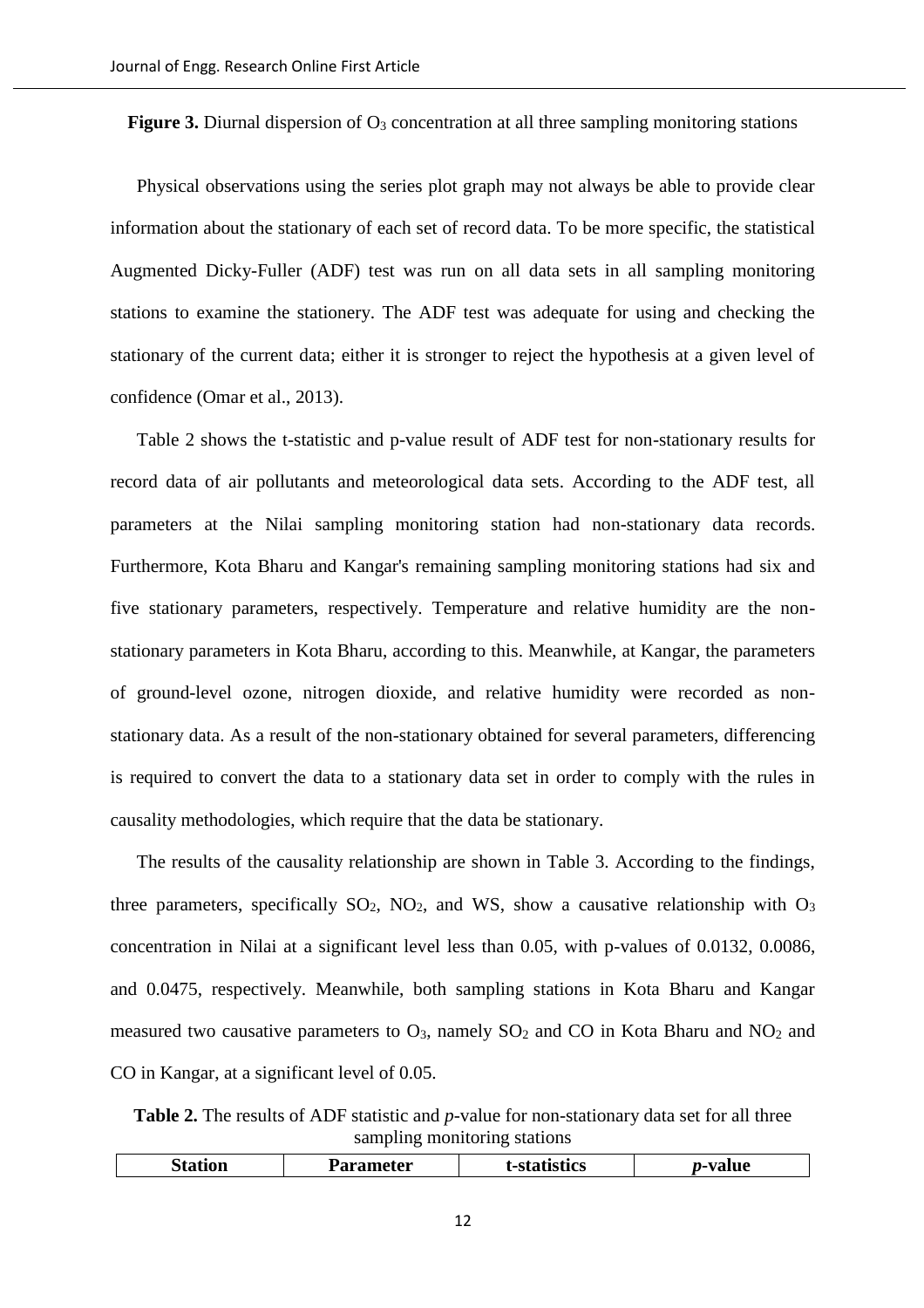| Nilai<br>monitoring station  | $O_3$           | $-0.9403$ | 0.0713 |
|------------------------------|-----------------|-----------|--------|
|                              | SO <sub>2</sub> | $-1.1727$ | 0.0157 |
|                              | NO <sub>2</sub> | $-0.3554$ | 0.8880 |
|                              | CO              | $-0.5372$ | 0.0727 |
|                              | $PM_{10}$       | $-1.1503$ | 0.0490 |
|                              | <b>WS</b>       | $-1.8985$ | 0.1636 |
|                              | T               | 0.9449    | 0.1546 |
|                              | <b>RH</b>       | $-0.9389$ | 0.2589 |
| Kota Bharu                   | T               | $-0.4819$ | 0.6795 |
| monitoring station           | <b>RH</b>       | $-0.5151$ | 0.1079 |
| Kangar<br>monitoring station | $O_3$           | $-1.4860$ | 0.1280 |
|                              | NO <sub>2</sub> | $-1.2538$ | 0.2068 |
|                              | <b>RH</b>       | $-0.3135$ | 0.6065 |

The details cause and effect between parameters in directional causality, on the other hand, were also obtained. The results of the directional causality test are the major finding that distinguishes this study from previous literature on correlation studies in air quality. Figure 4 depicts the outcome of the parameters directional. The causality test was found to be significant at 0.05 because no bi-directional events occurred. At a significance level of less than 0.05, the presented figure shows that in the Nilai sampling monitoring station, one causality directional was found to  $O_3$  pollutant from  $NO_2$ ,  $SO_2$ , and WS. Furthermore,  $SO_2$ and CO were found to be the causal parameters for  $O_3$  in Kota Bharu, while at Kangar,  $NO_2$ and CO were found to be the causal parameters.

According to Figure 4, three parameters have cause and effect at a 0.50 significance level at Nilai and Kota Bharu. Furthermore, the cause-and-effect relationship between  $SO_2$  and  $NO_2$ at Nilai was observed to have a bi-directional effect. At a significance level of 0.05, the causal relationship analysis revealed that air pollutants concentrations and meteorological parameters had varied causation relationships in each air quality monitoring station. However, as it is determined as the precursors of  $O_3$  pollutant concentration, the parameters of gaseous pollutants such as  $SO_2$ ,  $NO_2$ , and  $CO$ , are likely to have a causal relationship with  $O_3$ .

Thus, the results of the causality relation in the industrial area (Nilai) are expected due to regional and local emission, which refers to transporting emission and motor vehicle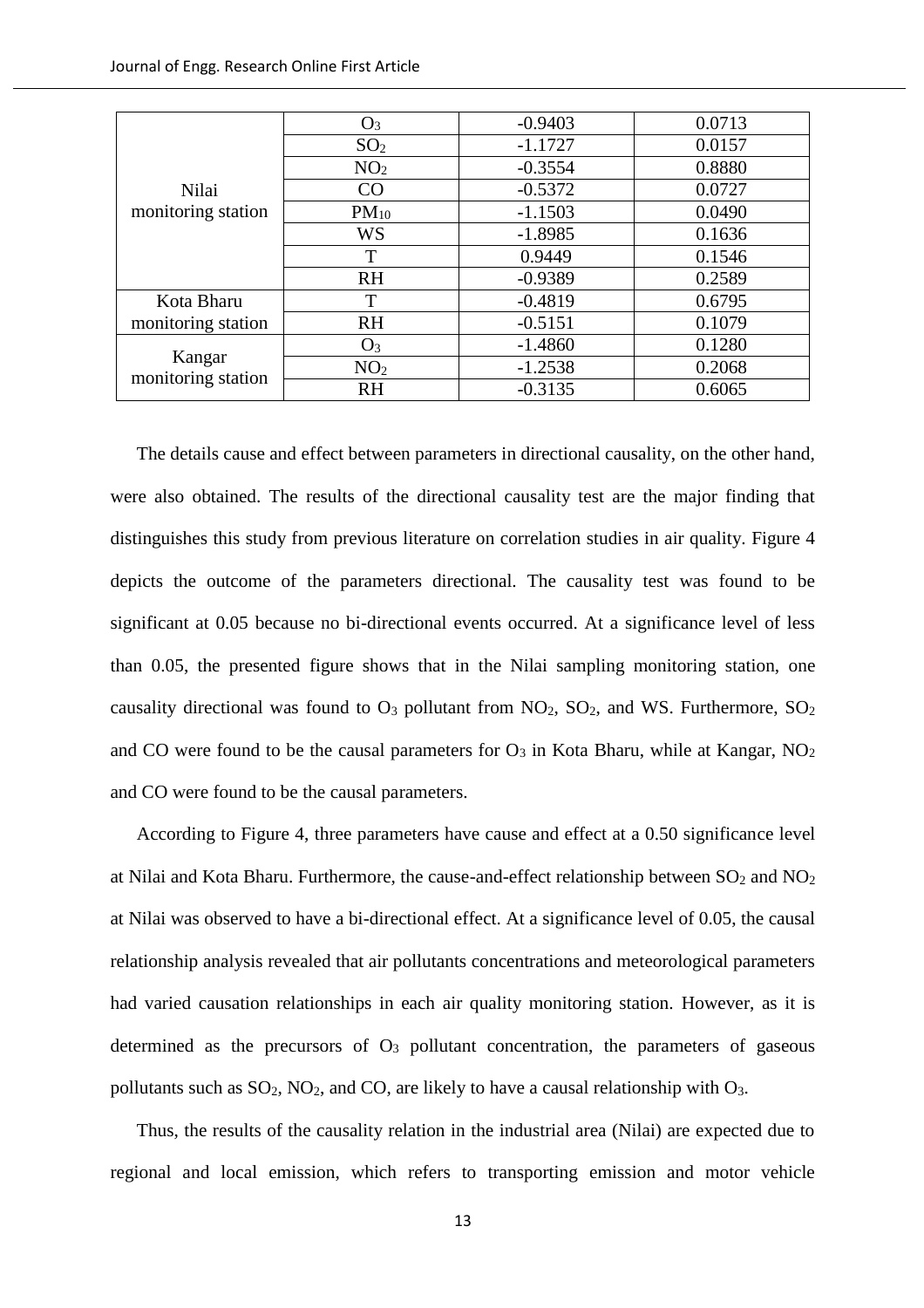emission, respectively, while in the urban area (Kota Bharu) and sub-urban area (Kangar) monitoring stations, the results are expected due to regional and local emission, which refers to the transporting emission and motor vehicle emission, respectively. At the same time, the transfer of emissions by wind from nearby places such as industrial to urban or sub-urban areas causes significant levels of  $O_3$  pollution.

**Nilai Sampling monitoring station** Parameter  $SO_2$  NO<sub>2</sub> CO PM<sub>10</sub> WS T RH t-values | -2.515 | -2.673 | 0.696 | 0.017 | 1.918 | -0.439 | -0.850 *p*-value **0.0132 0.0086** 0.4879 0.9867 **0.0475** 0.6616 0.3971 **Kota Bharu Sampling monitoring station** Parameter SO<sup>2</sup> NO<sup>2</sup> CO PM<sup>10</sup> WS T RH t-values | 2.1550 | -0.5040 | 3.5350 | -3.4240 | 0.9680 | -0.1760 | -0.2250 *p*-value **0.0331** 0.6155 **0.0006** 0.0841 0.3349 0.8604 0.8223 **Kangar Sampling monitoring station** Parameter SO<sup>2</sup> NO<sup>2</sup> CO PM<sup>10</sup> WS T RH t-values | -1.3510 | 3.3300 | -2.6590 | -2.6080 | -0.5910 | -0.4510 | -0.2250 *p*-value 0.1792 **0.0011 0.0089** 0.1102 0.5554 0.6529 0.8223 \*Bold indicate as parameter caused that influence O<sup>3</sup> concentration at significant level less than 0.05

**Table 3.** The causality relationship t-statistic and *p*-value for all sampling monitoring stations

#### **CONCLUSION**

The study's findings show that industrial monitoring station had higher  $O_3$  concentrations than urban (Kota Bharu) and sub-urban monitoring stations (Kangar). The findings also revealed that the maximum  $O_3$  concentrations that exceeded the MAAQG acceptable limit were only found in Nilai. Meanwhile, in Nilai, Kota Bharu, and Kangar, the diurnal dispersion of  $O_3$  concentration follows a similar trend. The  $O_3$  concentration, on the other hand, peaks at midday following a quick rise in the morning, then gradually declines to a low level in the evening. The results of a causal association between the  $O<sub>3</sub>$  pollutant and other parameters (such as  $PM_{10}$ ,  $SO_2$ ,  $NO_2$ ,  $CO$ ,  $T$ ,  $WS$ , and  $RH$ ) indicated that the gaseous pollutants such as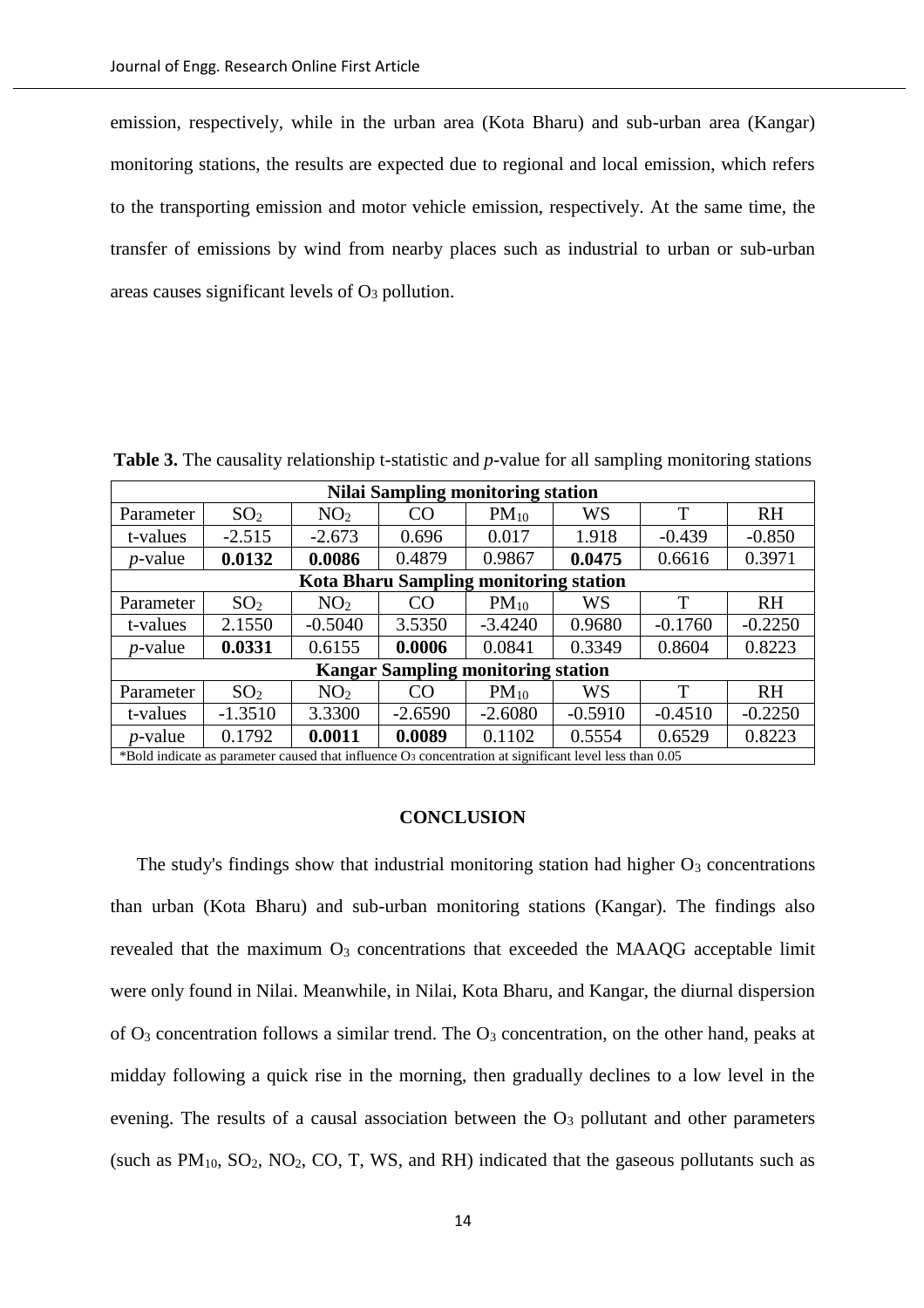SO<sub>2</sub>, NO<sub>2</sub>, and CO were causal to the O<sub>3</sub> concentration at a significant level less than 0.05. At Nilai, wind speed was the sole meteorological parameter that was causative to  $O_3$  at a significant level up to 0.05. However, all directions of a causal relationship in all selected monitoring stations were examined in unidirectional only, except for Nilai between  $SO<sub>2</sub>$  and NO<sup>2</sup> at a significant level, not more than 0.5. The finding is expected due to the mechanism of the  $O_3$  pollutant, which needs this parameter to build up in ambient air. By defining the parameters that influence  $O_3$  concentration using the causal relationship developed in this study, it is hoped that other researchers will be able to improve air quality studies, particularly for prediction purposes.

## **ACKNOWLEDGEMENTS**

This study was funded by Universiti Sains Malaysia Short Term Grant (PJJAUH/6315089) and Universiti Tun Hussein Onn, Malaysia through GPPS grant (Vote 792). Authors also would like to thank the Ministry of Environment and Water through Department of Environment, Malaysia for providing air quality data.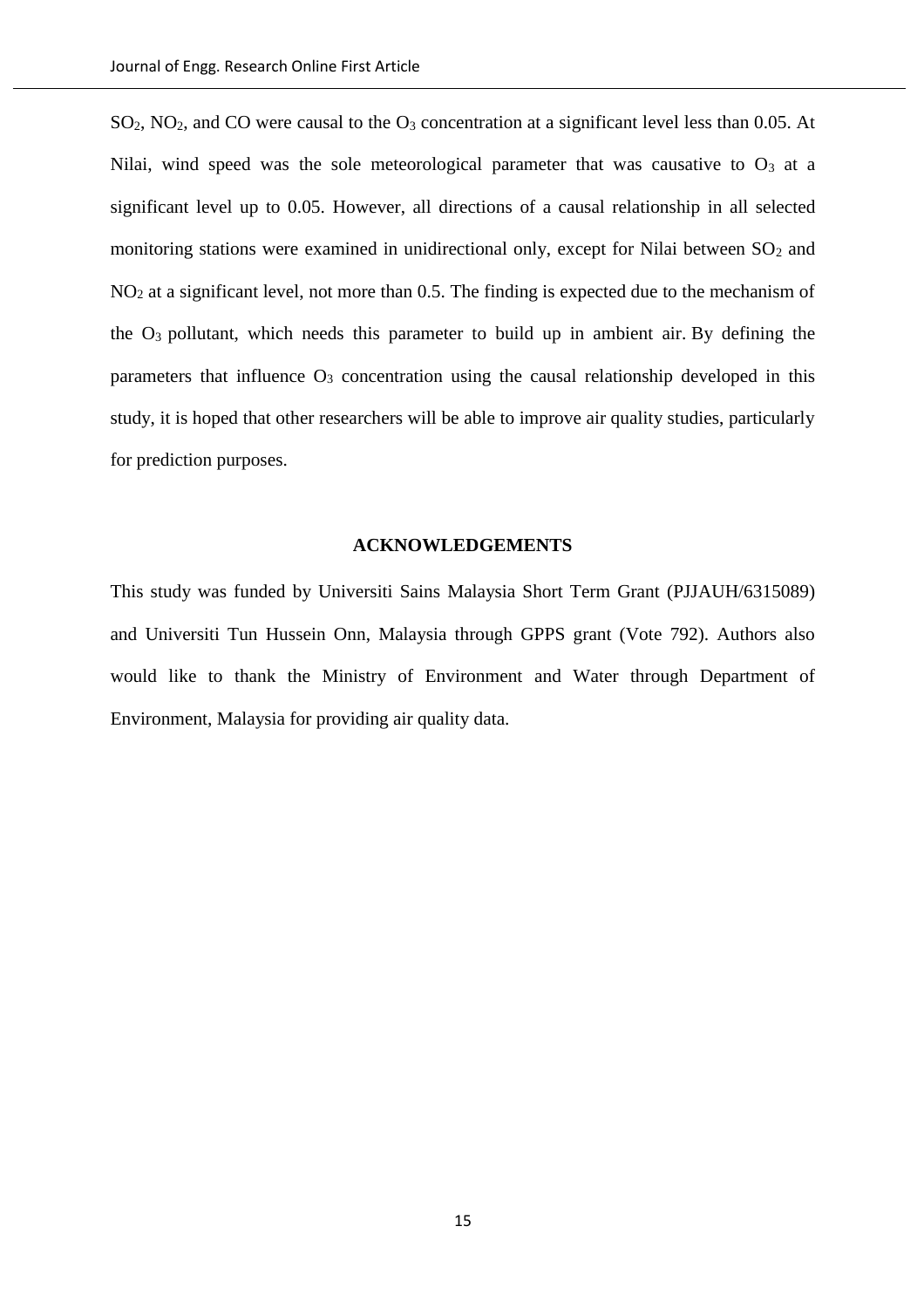

**Figure 4.** The direction of causality for all sampling monitoring stations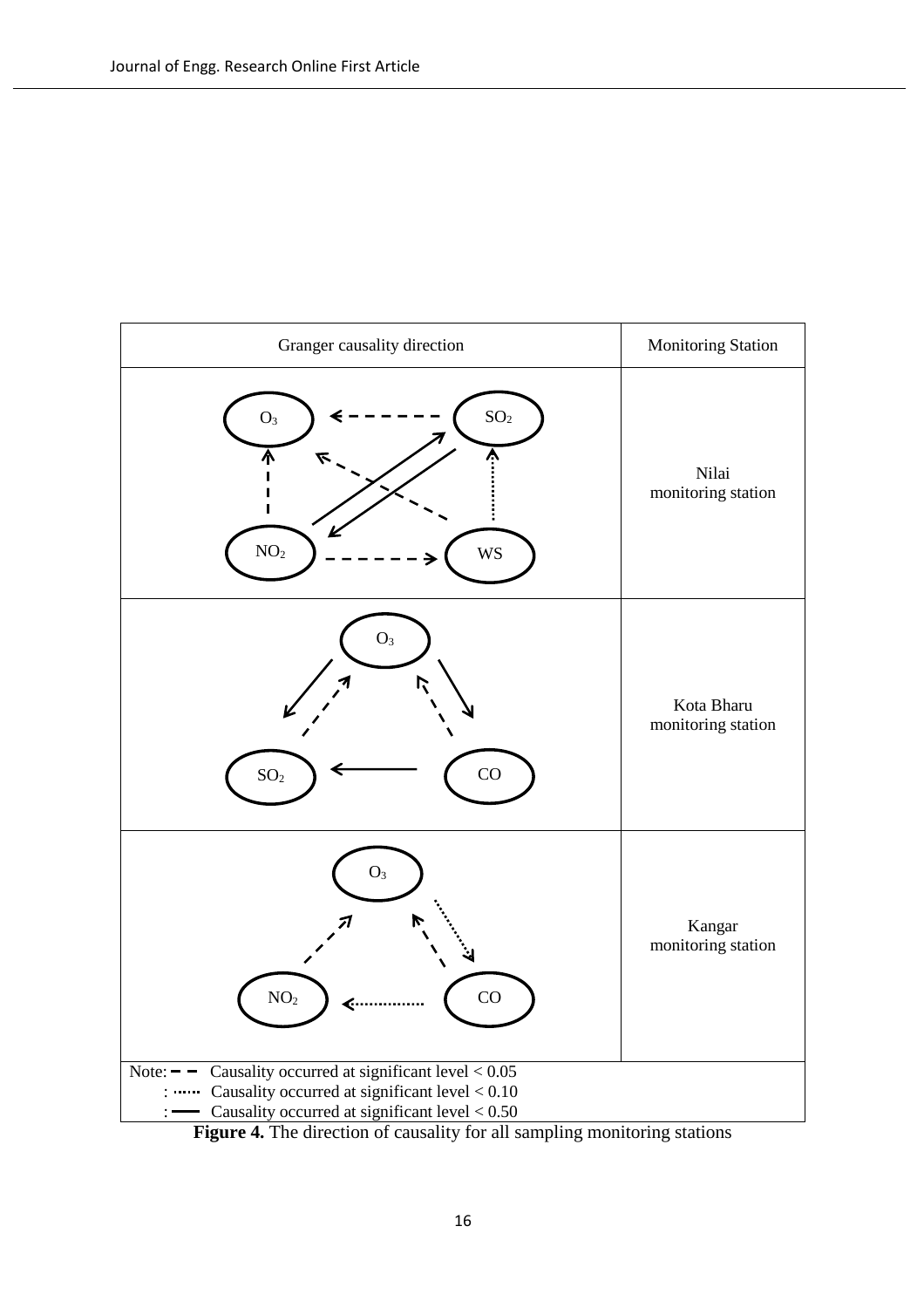#### **REFERENCES**

- **Abdel-aziz, A. & Frey, H. C. 2003** Development of hourly probabilistic utility NOx emission inventories using time series techniques : Part I — univariate approach. Atmospheric Environment, 37:5379–5389.
- **Abdullah, N. S., Kamarudin, L. M., Hamidin, N., Zakaria, A., Gunasagaran, R. & Shakaff, A. Y. M. 2017** Assessment on ground-level nitrogen dioxide  $(NO<sub>2</sub>)$  and ammonia (NH3) at secondary forest of Mata Ayer and Kangar, Perlis. AIP Conference Proceedings, *1808*.
- **Abdullah, S., Husna, N., Nasir, A., Ismail, M. & Ahmed, A. N. 2019** Development of Ozone Prediction Model in Urban Area. International Journal of Innovative Technology and Exploring Engineering, 8(10), 2263–2267.
- **Ahmat, H., Yahaya, A. S. & Ramli, N. A. 2015** PM<sup>10</sup> Analysis for Three Industrialized Areas using Extreme Value. Sains Malaysiana, 44(**2**):175–185.
- **Al-Jiboori, M. H., Abu-Alshaeer, M. J. & Ahmed, M. M. 2020** Impact of land surface changes on air temperatures in Baghdad. Kuwait Journal of Science, 47(4): 118-126.
- **Apondo, W., Cherutoi, J., Kiprono, K., Shilenje, Z., Thiong, K. & Okuku, C. 2018** Analysis of Surface Ozone and Its Precursors with Relevance to Urban Air Pollution in Nairobi , Kenya. Journal of Environmental and Agricultural Sciences, 15: 28–42.
- **Awang, N. R., Ramli, N. A., Shith, S., Zainordin, N. S. & Manogaran, H. 2018** Transformational characteristics of ground-level ozone during high particulate events in urban area of Malaysia. Air Qual Atmos Health, 11(6): 715-727.

**Banan, N., Latif, M.T., Juneng, L. & Ahamad, F. 2013** Characteristic of Surface Ozone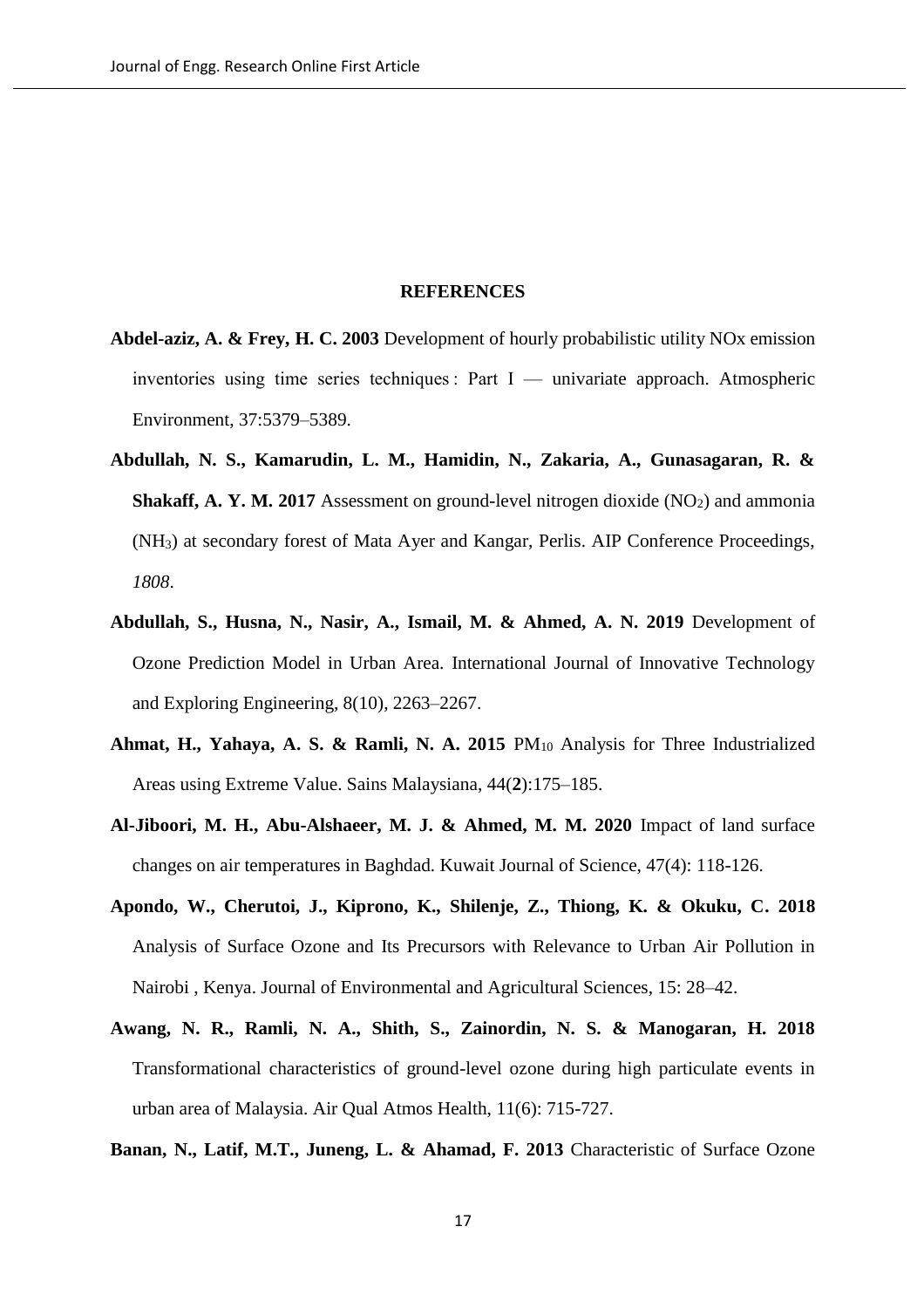Concentration at Station with Different Background in the Malaysia Peninsular. Aerosol and Air Quality Research, 13: 1090–1106.

- **Chen, M., Liu, W. & Lu, D. 2016** Challenges and the way forward in China's new-type urbanization. Land Use Policy, 55: 334–339.
- **De Souza, A., Aristone, F., Kumar, U., Kovac-Andric, E., Arsić, Mi., & Ikefuti, P. 2017**  Analysis of the correlations between NO, NO2 and O3 concentrations in Campo Grande – MS, Brazil. European Chemical Bulletin, 6(**7**): 284.
- **Geng, F., Tie, X., Xu, J., Zhou, G., Peng, L., Gao, W., Tang, X. & Zhao, C. 2008** Characterizations of ozone, NOx, and VOCs measured in Shanghai, China. Atmospheric Environment, 42(**29**): 6873–6883.
- **Granger, C. W. J. 1969** Investigating Causal Relations By Econometric Models . Econometrica, 37(**3**): 424–438.
- **Hassoun, Y., James, C. & Bersntein, D. I. 2019.** The Effects of Air Pollution on the Development of Atopic Disease. Clinical Reviews in Allergy & Immunology volume, 57: 403–414.
- **He, J., Liu, H. & Salvo, A. 2019** Severe air pollution and labor productivity: Evidence from industrial towns in China. American Economic Journal: Applied Economics, 11(**1**): 173– 201.
- **Hidy, G. M., Blanchard, C. L., Hidy, G. M. & Blanchard, C. L. 2015** Precursor reductions and ground-level ozone in the Continental United States Precursor reductions and groundlevel ozone in the Continental United States. Journal of the Air & Waste Management Association, 65(**10**): 1261–1282.
- **Hu, B., Liu, T., Yang, Y., Hong, Y., Li, M., Xu, L., Wang, H., Chen, N., Wu, X. & Chen, J. 2019** Characteristics and Formation Mechanism of Surface Ozone in a Coastal Island of Southeast China : Influence of Sea-land Breezes and Regional Transport. Aerosol and Air Quality Research, 19: 1734–1748.
- **Ismail, M., Abdullah, S., Fong, S. Y. & Ghazali, N. A. 2016** A Ten-Year Inverstigation on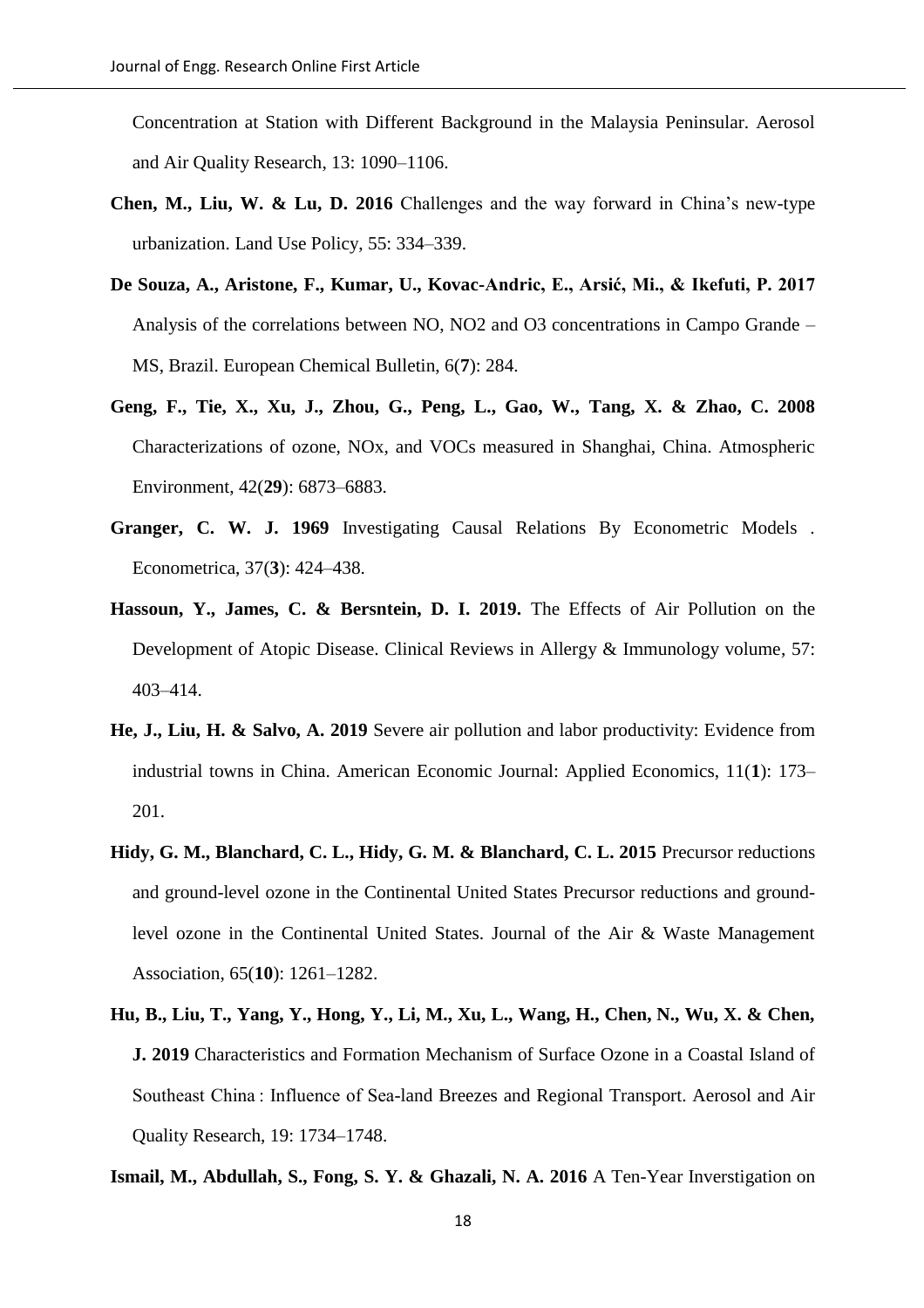Ozone and It Precursors at kemaman, Terengganu, Malaysia. EnvironmentAsia, 9(**1**): 1–8.

- **Jerrett, M., Burnett, R. T., Pope III, C. A., Ito, K., Thurston, G., Krewski, D., Shi, Y., Calle, E. & Thun, M. 2009** Long-Term Ozone Exposure and Mortality. The New ENGLAND JOURNAL of MEDICINE, 360(11): 1085–1095.
- **Jordaan, A. & Eita, J. 2009** Testing the Export-Led Growth Hypothesis for Botswana: A Causality Analysis. Botswana Journal of Economics, 6(10): 2–14.
- **Kampa, M. & Castanas, E. 2008** Human health effects of air pollution. Environmental Pollution, 151(**2**): 362–367.
- **Lin, Y., Jiang, F., Zhao, J., Zhu, G., He, X., Ma, X., Li, S., Clive, E. & Wang, H. 2018** Impacts of  $O_3$  on premature mortality and crop yield loss across China. Atmospheric Environment, 194: 41–47.
- **Lu, H., Lyu, X., Cheng, H., Ling, Z. & Guo, H. 2019** Overview on the spatial–temporal characteristics of the ozone formation regime in China. Environ. Sci.:Processes Impact, 21: 916–929.
- **Masseran, N., Razali, A. M., Ibrahim, K. & Latif, M. T. 2016** Modeling air quality in main cities of Peninsular Malaysia by using a generalized Pareto model. Environmental Monitoring and Assessment, 188(**1**): 1–12.
- **Mills, T. 2015** Applied Time Series Analyasis: A Practical Guide to Modeling and Forecasting. Academic Press- An inprint of Elsevier. Candice Janco.
- **Ning, G., Wang, S., Ma, M., Ni, C., Shang, Z., Wang, J. & Li, J. 2018** Characteristics of air pollution in different zones of Sichuan Basin, China. Science of the Total Environment, 612: 975–984.
- **Omar, M., Hussain, H., Bhatti, G. A. & Altaf, M. 2013** Testing of random walks in Karachi stock exchange. Elixir Financial Management, 54: 12293–12299.
- Pierre, S., Alessandro, A., Alessandra, D. M. & Elena, P. 2017 Projected global tropospheric ozone impacts on vegetation under different emission and climate scenarios. Atmos. Chem. Phys. Discuss, 74: 1–34.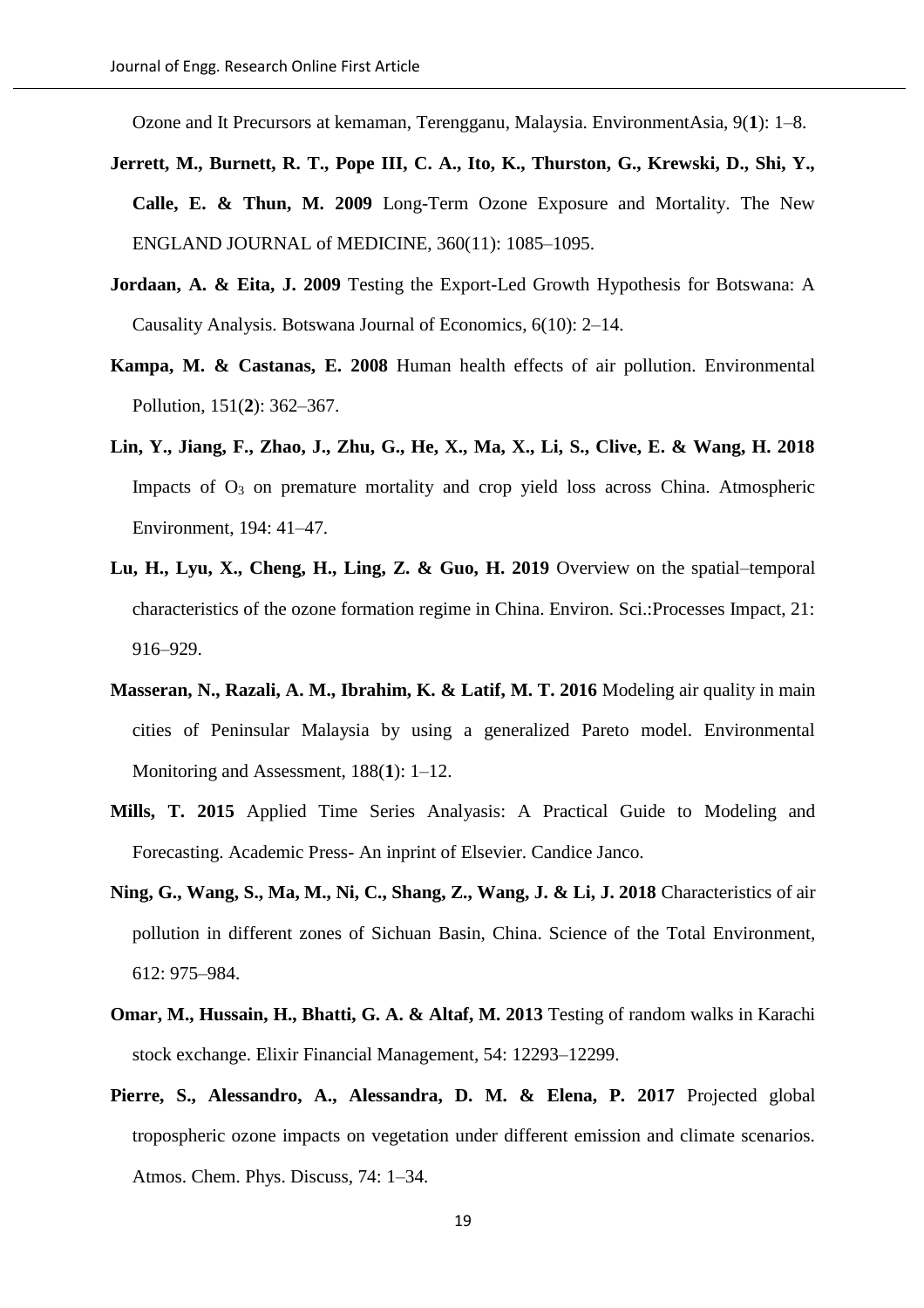- **Raffee, A. F., Rahmat, S. N., Hamid, H. A. & Jaffar, M. I. 2018** A Review on Short-Term Prediction of Air Pollutant Concentrations. International Journal of Engineering and Tehcnology 7(3.23): 32–35.
- **Raffee, A. F., Hamid, H. A., Mohamed, R. M. S. R & Jaffar, M. I. 2018** Time series analysis of  $PM_{10}$  concentration in Parit Raja residential area. International Journal of Engineering and Tehcnology 7(3.23): 15–21.
- **Rahmah, M. R. & Kashem, M. A. 2017** Carbon emissions , energy consumption and industrial growth in Bangladesh : Empirical evidence from ARDL cointegration and Granger causality analysis. Energy Policy, 110: 600–608.
- **Rahman, S. R. A., Ismail, S. N. S., Ramli, M. F., Latif, M. T., Abidin, E. Z. & Praveena, S. M. 2015** The Assessment of Ambient Air Pollution Trend in Klang Valley, Malaysia. World Environment, 5(**1**): 1–11.
- **Roth, M., Emmanuel, R., Ichinose, T. & Salmond, J. 2011** ICUC-7 Urban Climate Special Issue. International Journal of Climatology, 31(**2**): 159–161.
- **Sansuddin, N., Ramli, N. A., Yahaya, A. S., Yusof, N. F. F. M., Ghazali, N. A. & Madhoun, W. A. Al. 2011** Statistical analysis of PM10 concentrations at different locations in Malaysia. Environmental Monitoring and Assessment, 180(1–4): 573–588.
- **Sun, S., Li, L., Wu, Z., Gautam, A., Li, J. & Zhao, W. 2020** Variation of industrial air pollution emissions based on VIIRS thermal anomaly data. Atmospheric Research, 244: 105021.
- **Teinilä, K., Aurela, M., Niemi, J. V, Kousa, A., Petäjä, T., Järvi, L., Hillamo, R. & Kangas, L. 2019** Concentration variation of gaseous and particulate pollutants in the Helsinki city centre — observations from a two-year campaign from 2013 – 2015. Boreal Environment Research, 24: 115–136.
- **World Health Organization**. **2016**. Ambient Air Pollution: A global assessment of exposure and burden of disease. In World Health Organization.
- **Zhang, H., Wang, Y., Park, T. & Deng, Y. 2017** Quantifying the relationship between